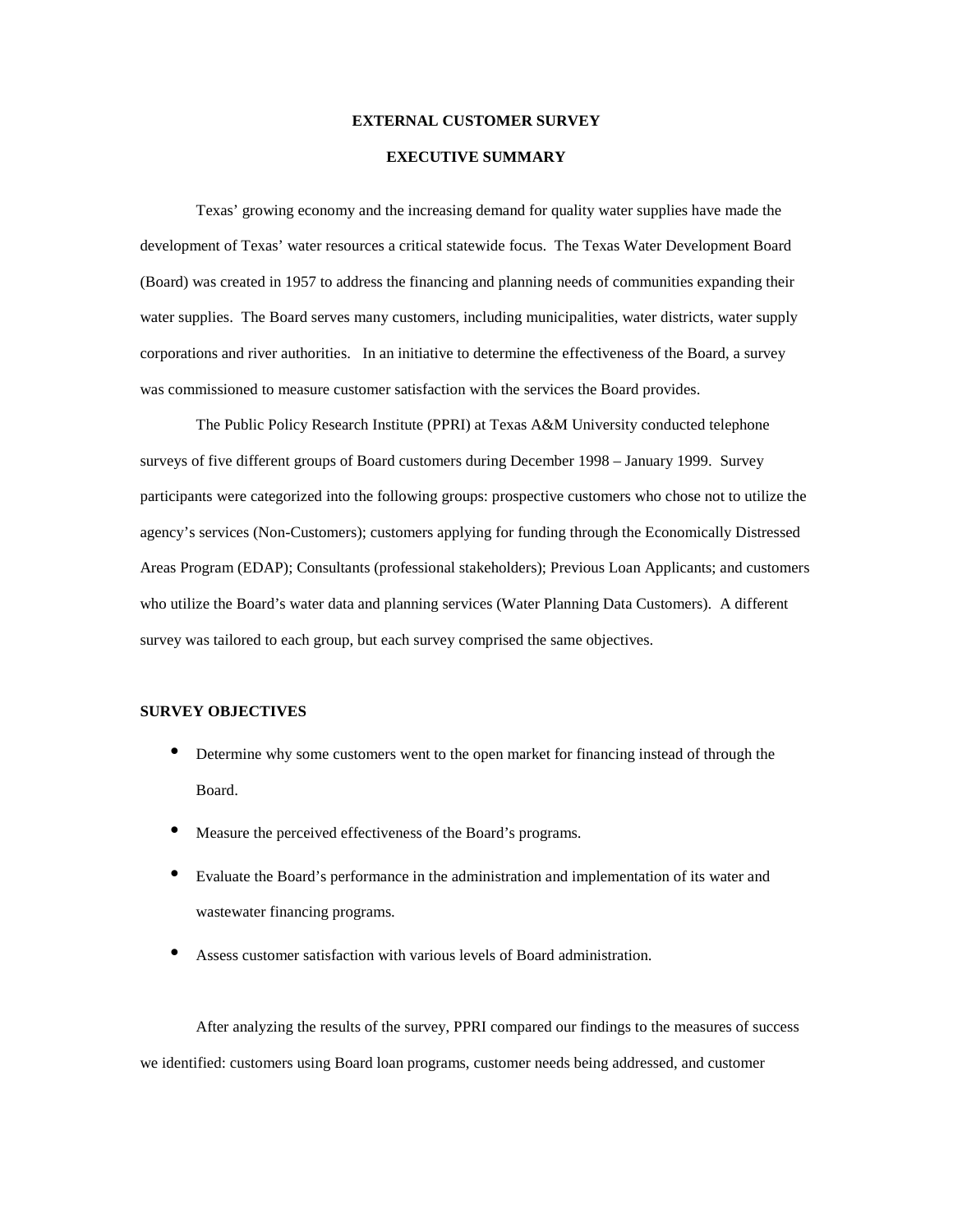satisfaction. The Board effectively fulfilled these measures of success among all customers, with the exception of customers of the EDAP program.

# **SURVEY RESULTS**

## **Prospective Customers (Non-Customers)**

Nearly one-half of the 12 (5 of 12) Non-Customers stated they had used the Board's programs for water or wastewater loans in the past. Non-competitive interest rates (25.0%) and bureaucratic red tape (25.0%) were the two main reasons Non-Customers went to the open market instead of the Board for loans.

# **Reasons Why Non-Customers Went to the Market Instead of the Board for Water-Related Infrastructure Financing**





Nearly all Non-Customers (91.7%) indicated they would consider the Board for future financing needs. Also, 100 and 200 basis points were most frequently mentioned as the number of points below market that would entice Non-Customers to come to the Board for a loan. Additional needs of Non-Customers included: more education and information about Board programs (16.7%), more funding (8.3%), less pressure on small cities (8.3%), water transmission lines (8.3%) and fixing sewer leaks (8.3%).

#### **Customer Satisfaction with EDAP Programs**

The two main types of projects utilized by the 69 EDAP Customers involved wastewater collection and treatment; and water collection, distribution and treatment. Approximately two-thirds of EDAP Customers (63%) expressed satisfaction with the EDAP process. Respondents' suggestions for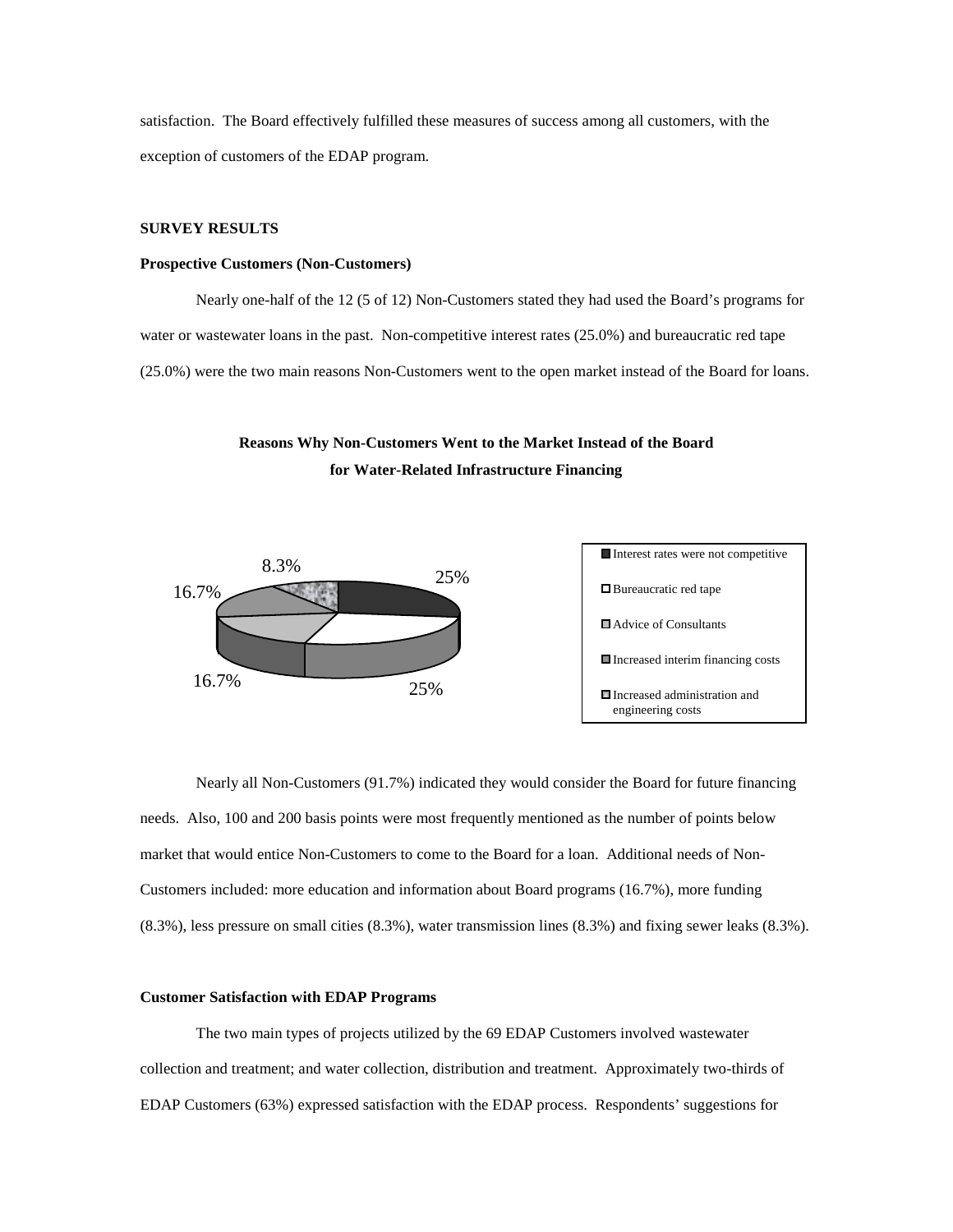improving the process included: simplifying and streamlining requirements (40.3%); better communication on the part of the Board and improved coordination (19.4%); securing a more efficient staff, especially engineers (9.3%); offering a better distribution of finances (7.8%); exhibiting more flexibility in determining eligibility (3.9%); and considering the impact of the project on the local community when determining eligibility (3.1%).





#### **Professional Stakeholders**

The 193 Consultants surveyed consisted of engineers (42.0%), attorneys (33.7%), and financial advisors (19.7%). Over one-third (35.2%) of Consultants indicated they thought the costs of issuing bonds on the open market were about the same as issuing bonds through the Board; 31.6% felt it was *more expensive* to issue bonds on the open market; 23.8% were unsure; and 9.3% felt it was more expensive to issue bonds with the Board.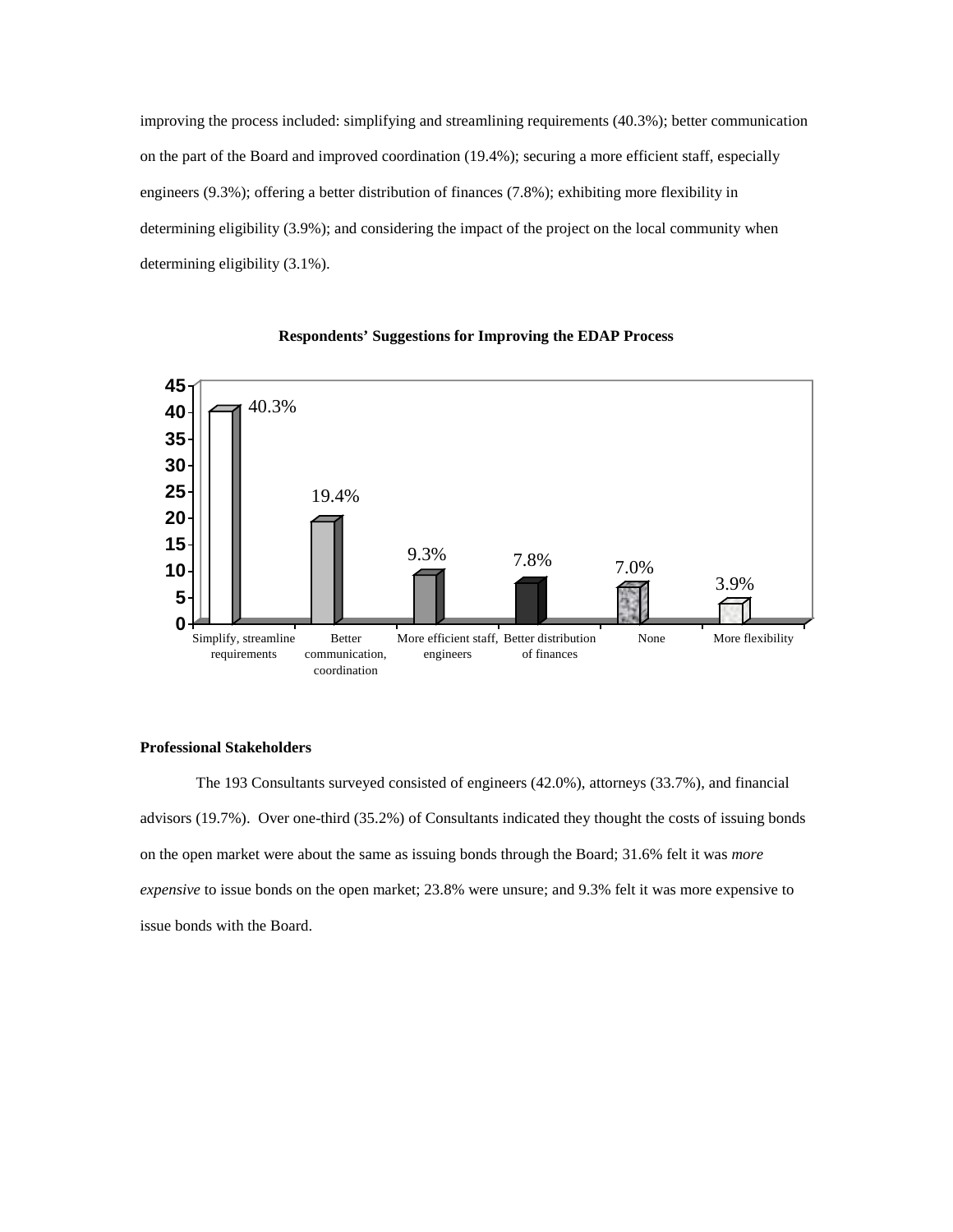# **Consultants' Responses as to Whether it is More Expensive to Issue Bonds on the Open Market or through the Board**



Between 80.6% and 97.0% of Consultants stated being pleased with the service provided by each of the 12 levels of administration involved in the Board's financing programs\*. The number of basis points below market that interest rates needed to be for Consultants to come to the Board for a loan were: less than 50 basis points (18.7%); 50 basis points (12.7%); 70-100 basis points (13.3%); 150-250 basis points (11.3); and 500 or more basis points (5.3%). (One hundred basis points is approximately equal to 1%.) More than one-third (38.7%) of Consultants, however, were unsure about this question. Consultants' suggested needs not currently being addressed by the Board included: better communication, flexibility, human contact and constructive criticism (8.1%); more funds available for loans and records of funds (5.6%); and a more efficient staff and personnel (2.5%).

#### **Previous Loan Applicants**

The ability to acquire better interest rates was the main reason 79.8% (79 of 99) of Previous Loan Applicants came to the Board for water and sewer financing.

<sup>\*</sup>Survey respondents were asked about the following administrative activities: loan pre-application process, rules describing the application process, engineering review, engineering feasibility report, environmental review, legal review, bond ordinance/resolution closing process, plan specifications review, onsite construction assistance, project management conference, construction monitoring, notification of special loan and grant conditions.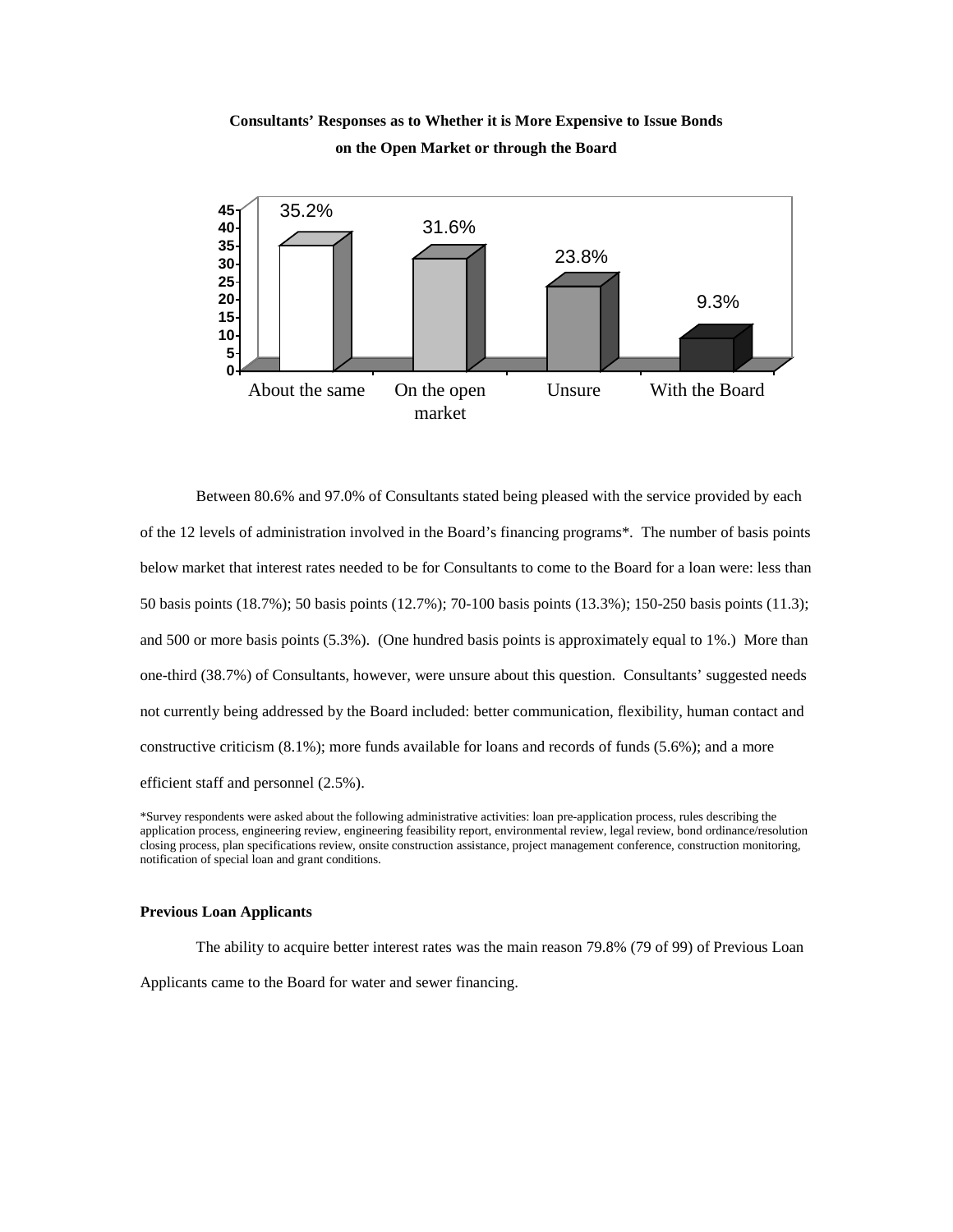### **Main Reasons Why Previous Loan Applicants Use the Board's Financial Programs**



Almost one-third (31.3%) of Previous Loan Applicants thought it was *more expensive* to issue bonds on the open market versus through the Board; 28.3% thought the costs were about the same; 27.3% were unsure; and 13.1% thought it was more expensive to issue bonds through the Board. Between 81.1% and 100% of Previous Loan Applicants indicated being pleased with the service provided by each of 10 levels of administration involved in the Board's financing programs\*. The number of basis points below market that interest rates needed to be for Previous Loan Applicants to come to the Board for a loan were: 0-30 basis points (17.9%); 50 basis points (21.4%); 60-100 basis points (14.3%); and 150 or more basis points (10.7%). However, more than one-third (35.7%) of Previous Loan Applicants were unsure about this item.

\*Survey respondents were asked about the following administrative activities: loan pre-application process, rules describing the application process, engineering review, engineering feasibility report, environmental review, bond ordinance/resolution closing process, plan specifications review, onsite construction assistance/monitoring, project management conference, notification of special loan and grant conditions.

## **Number of Basis Points Below the Market Interest Rate Needed for**



**Previous Loan Applicants to Come to the Board for a Loan**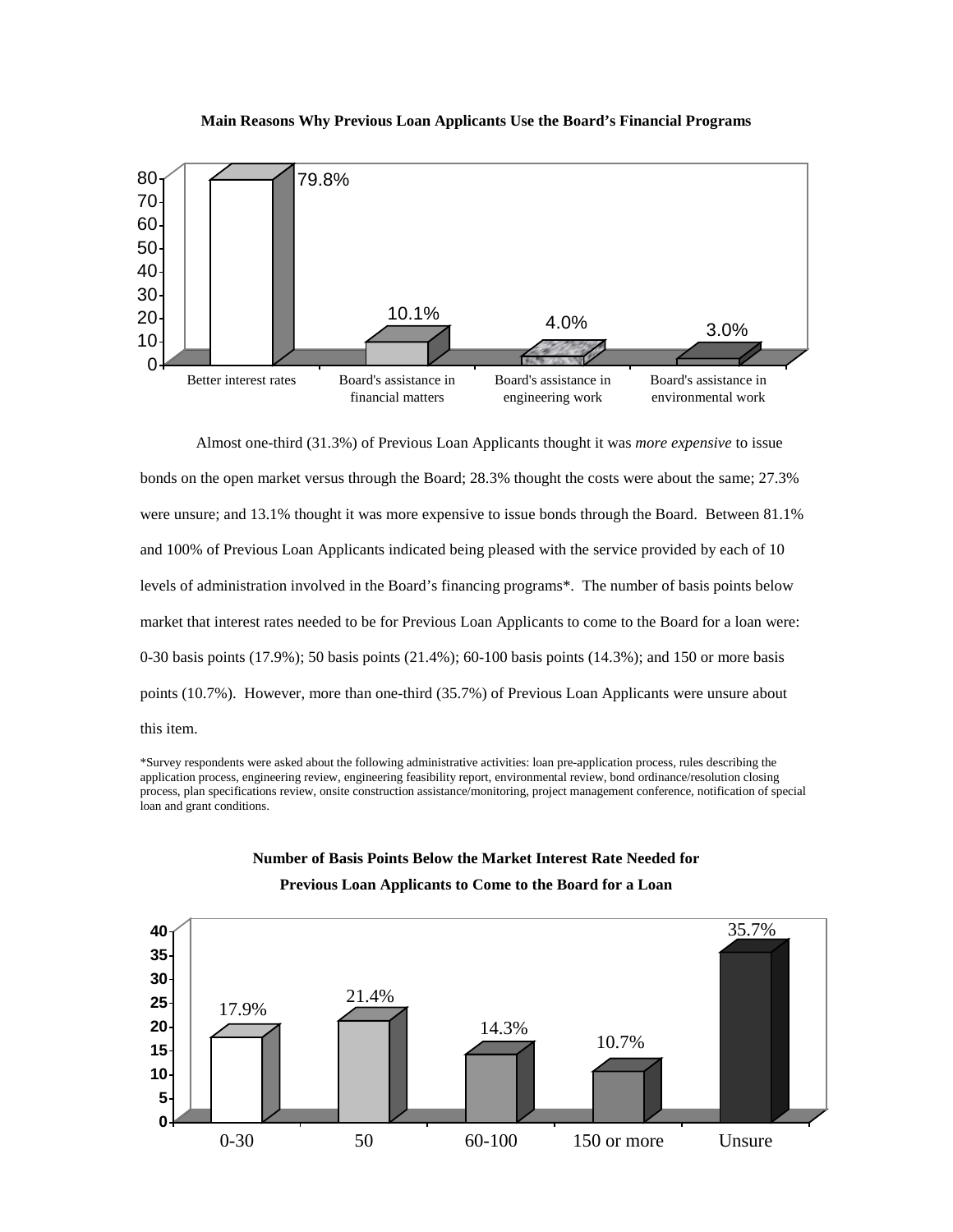Unmet needs suggested by Previous Loan Applicants included: wanting more money (7.8%); streamlining the needs process (2.9%); upgrading computers and voice mail (1.9%); and securing better service and information from the Board (1.9%).

# **Water Planning Data Customers**

The following percentages of Water Planning Data Customers indicated using data from the Board for the following programs (respondents could choose more than one answer): the groundwater data program (88.7%); water conservation technical assistance (88.3%); the surface water data program (76.9%); water supply planning (76.1%); the water availability program (75.0%); and the Hydrographic Survey Program (29.3%). Nearly all Water Planning Data Customers (92.2% to 100%) were satisfied with the quality of data and level of service provided by the Board across these six programs. Notably, 100% of the Water Planning Data Customers who had utilized the Hydrographic Survey Program expressed satisfaction with the service they received. Between 57.3% and 78.7% of Water Planning Data Customers indicated that the information provided through the Boards' internet site would prove helpful to their organizations. Customers' suggestions for increased service on the part of the Board included: daily updates on the internet (17.6%); better and more thorough models (8.2%); more technical experts and personnel in the field (7.1%); improved accessibility (7.1%); and better coordination with entities, such as the USGS and TNRCC (5.9%).



#### **Water Planning Data Customers' Suggestions for Improving the Board's Water Data Programs**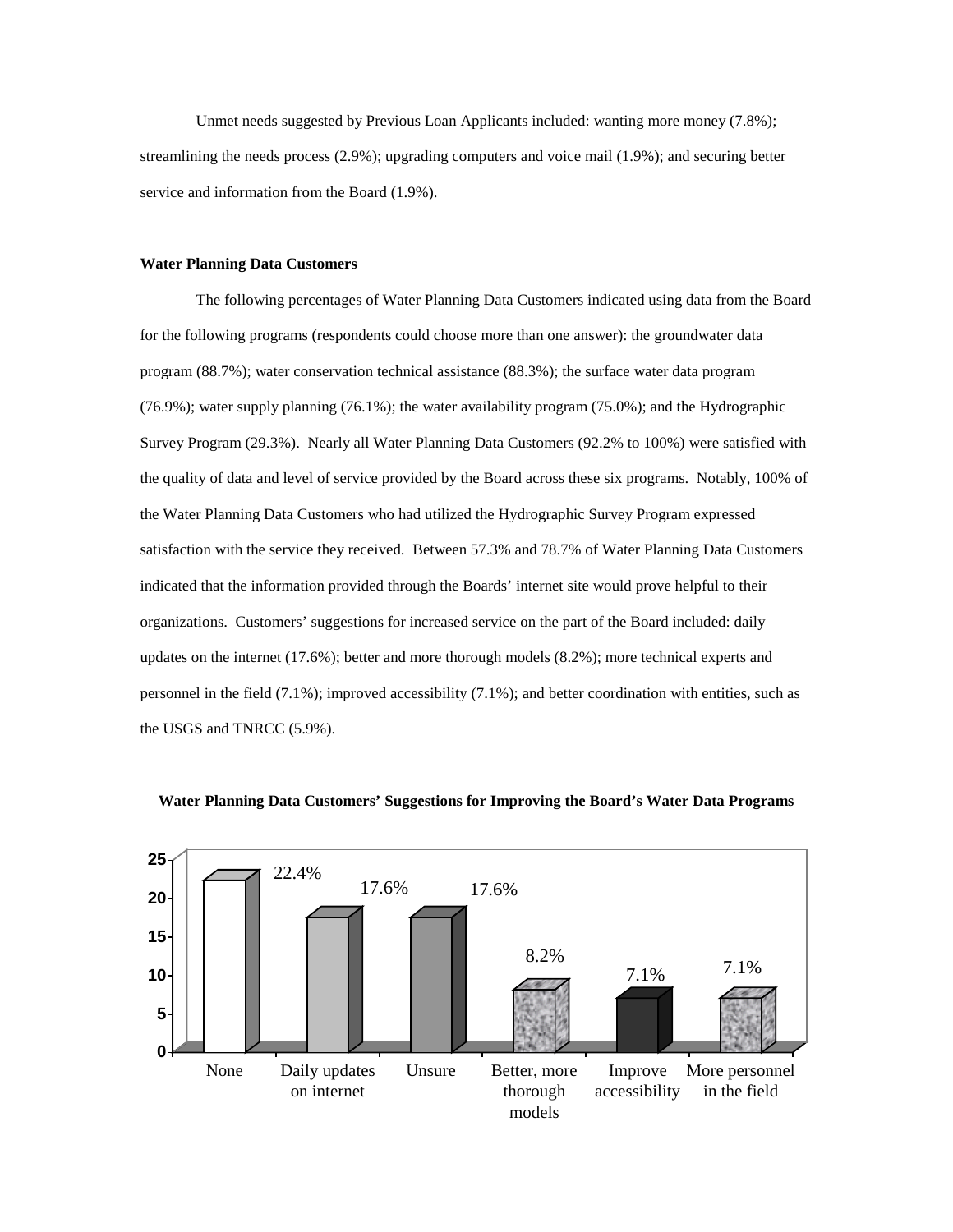## **PPRI's Conclusions and Recommendations**

In summary, the results reported above signify that extremely high percentages of Consultants (88.1%) and Previous Loan Applicants (91.9%) were satisfied with the services they received from the Board. Also, 90.7% of Consultants stated they would recommend the Board's financing programs to their clients for future loans. Furthermore, Board staff received very high levels of satisfaction for job performance from Consultants, Previous Loan Applicants, and Water Planning Data Customers.

On the other hand, almost 40% of EDAP Customers were dissatisfied with the Board's EDAP process. This dissatisfaction was equally divided between customers who were somewhat dissatisfied with the process and those who were very dissatisfied. PPRI recommends that better and more effective communication should be facilitated between the Board and EDAP Customers. The Board should increase its efforts in fully explaining to EDAP customers the eligibility requirements for communities and water districts. Additionally, the Board should consider the specific suggestions given by survey respondents for improving the EDAP process.

#### **The Board's Action Plan**

The results of this survey were received by the Board in late July, 1999 and are currently being analyzed. As with the previous surveys, we will use the results, especially the verbatim comments, to identify possible process improvements or areas in which increased education or marketing efforts are needed to increase customer satisfaction.

Overall, a high percentage of customers indicated being satisfied with the services evaluated in the survey. Even in the case of EDAP, although only 63% of the customers surveyed expressed satisfaction with the process, a majority of the respondents indicated that the EDAP program was effective, and an overwhelming majority expressed satisfaction with Board staff and felt they were responsive, courteous and their actions timely. This would indicate the problem lies more with the process itself. The survey results confirmed problems with the EDAP process previously identified by senior management, and the decisions and corrective actions management has already implemented should eliminate these problems. The EDAP's satisfaction rating can also be attributed to our customers' vague understanding of the regulations and policies mandated by state and federal government. When recommending suggestions for